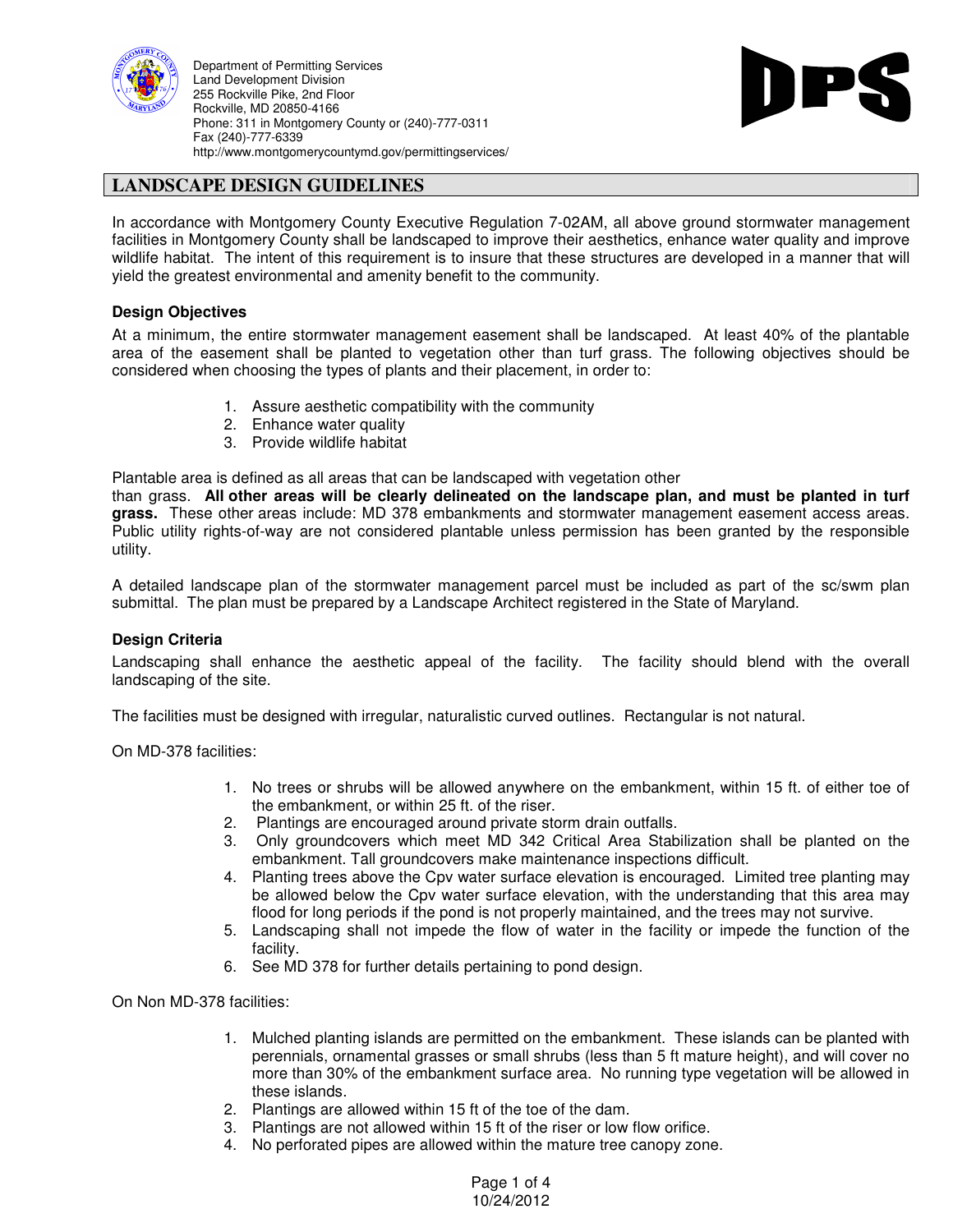- 5. Except for the planting islands, the remainder of the embankment shall meet MD 342 Critical Area Stabilization.
- 6. No vegetation will be planted in the sand filter.
- 7. No woody vegetation will be planted in the grass filter above the sand filter.
- 8. Limited tree planting may be allowed below the 2 year water surface elevation or the water quality elevation, with the understanding that this area may flood for long periods if the pond is not properly maintained, and the trees may not survive.
- 9. Landscaping shall not impede the flow of water in the facility or impede the function of the facility.

Trees are not permitted on slopes greater than 3:1 within the stormwater easement.

Slopes steeper than 3:1 anywhere in the easement shall be stabilized according to MD 342 Critical Area Stabilization. No slopes greater than 2:1 are allowed.

Invasive species are not permitted. See appendix A.

No landscaping shall obstruct any maintenance access to the facility.

Choose plant materials that can also supply food and cover for native birds, insects, and mammals wherever possible.

Trees and shrubs shall be selected for the anticipated soil wetness and ponding frequency.

Trees and shrubs should be planted around the perimeter of wet ponds or wetland ponds and at inflow points to help reduce thermal impacts. Ornamental grasses and other tall perennials can be used at outfalls to reduce thermal impacts.

Wildflower meadows are permitted. When used on embankments, the grass component of the wildflower mix shall be doubled and the slopes shall be no steeper than 5:1. Annual inspection is encouraged to check for erosion and woody growth. For greatest wildlife benefit, once yearly mowing should occur in late winter.

Stormwater facilities must have irregular outlines to blend naturally into the environment and provide more aesthetic appeal. Rectangular is not natural.

Vegetation should be planted thickly enough to hold the soil, shade out weeds, and be aesthetically pleasing.<br>Native but hot required. are encouraged, but not

Trees shall be a minimum of 2" caliper, shrubs shall be minimum 3 gal. size and herbaceous material shall be a minimum of 1 gallon size.

The soil within the easement area shall be loosened to a depth of three to five inches. Topsoil shall be spread to a depth of four to eight inches. The addition of topsoil will allow plants to become established faster, and will help insure quicker and more complete stabilization.

The Forest Conservation easement and the Stormwater management easement may not overlap. Forest Conservation easements are allowed within the Stormwater management parcel, exclusive of the easement.

The landscape plan shall be included as part of the asbuilt plan, and must be certified by a registered landscape architect.

Substitutions and modifications from the approved landscape plan must be approved by MCDPS prior to implementation. This includes plant substitutions, changes in the number of plants, and revised planting location.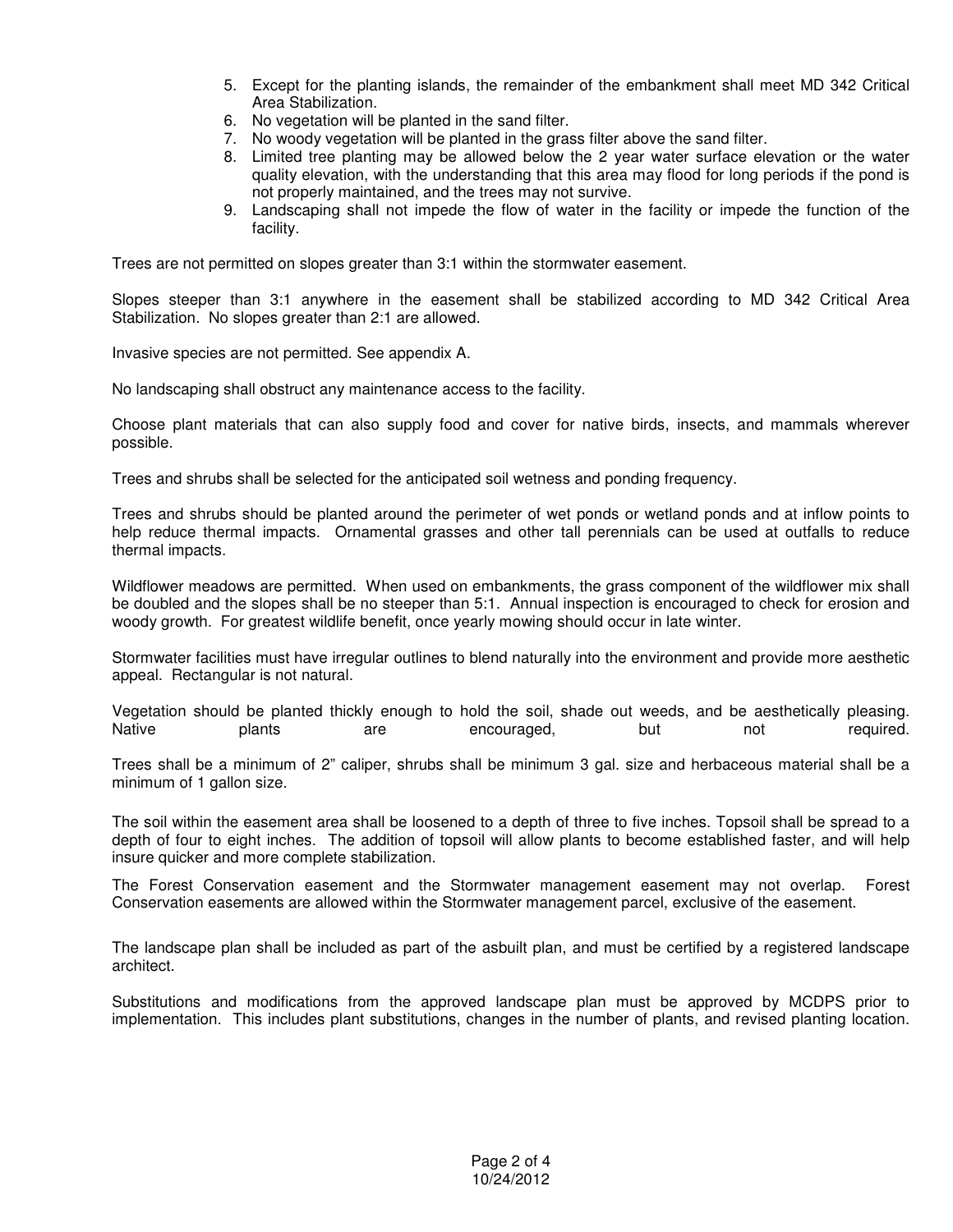#### **Landscape plan requirements**

The plan view of the facility must show, at a minimum:

- 1. Existing and proposed topography
- 2. Planting plan/layout. Delineate areas within the easement that must be planted to grass.
- 3. Label all appropriate water surface elevations.
- 4. Plant schedule
- 5. Planting detail
- 6. Tree staking detail
- 7. Mulching specification
- 8. Seeding specification
- 9. Topsoil specification
- 10. Fertilizer specification
- 11. Management plan
- 12. Delineate the embankment area and all "non-plantable" areas for MD-378 ponds.
- 13. Delineate the stormwater maintenance easement, including the maintenance access. Note that the access area is not to have trees or shrubs planted on it.
- 14. Delineate slopes of 3:1 or greater
- 15. Delineate public utility easements
- 16. General landscape notes
- 17. Landscape architect seal

(Follow Landscape Specification Guidelines of the Landscape Contractors association, MD-DC-VA, latest edition.)